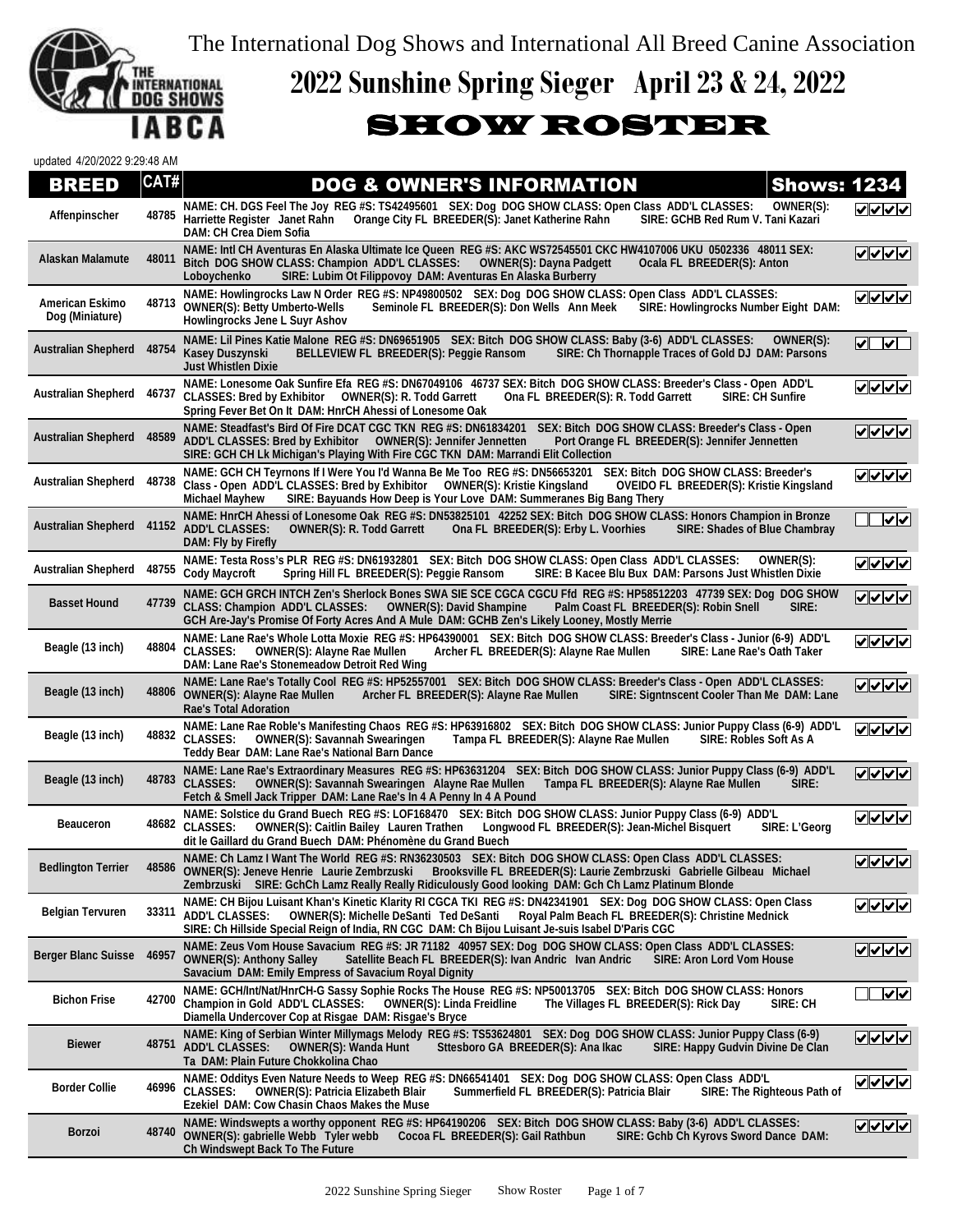| <b>BREED</b>                                       | CAT#  | <b>DOG &amp; OWNER'S INFORMATION</b><br><b>Shows: 1234</b>                                                                                                                                                                                                                                                                   |                                  |
|----------------------------------------------------|-------|------------------------------------------------------------------------------------------------------------------------------------------------------------------------------------------------------------------------------------------------------------------------------------------------------------------------------|----------------------------------|
| <b>Cesky Terrier</b>                               | 48796 | NAME: Florus Daisy Mai-Tai REG #S: RN 36826105 SEX: Bitch DOG SHOW CLASS: Junior Puppy Class (6-9) ADD'L CLASSES:<br><b>OWNER(S): Bronia Wroblewska-Potts</b><br>Deltona FL BREEDER(S): Tatyana Nelson<br>SIRE: Star's Leading Man DAM:<br>Norkinstein Baltika                                                               | ママママ                             |
| <b>Chinese Crested</b>                             |       | NAME: Mano Ponis Gralis REG #S: TS53921901 SEX: Dog DOG SHOW CLASS: Junior Puppy Class (6-9) ADD'L CLASSES:<br>48734 OWNER(S): Greta DiGuglielmo<br>Riverview FL BREEDER(S): Alma Gudabskiene<br>SIRE: Mano Ponis Everestas DAM: Mano<br>Ponis Vivo Per Lei                                                                  | $\sqrt{1-\frac{1}{2}}$           |
| Dachshund<br>(Longhaired)                          |       | NAME: HnrBA Webb's Hit Me With Your Best Shot REG #S: HP62266306 SEX: Dog DOG SHOW CLASS: Open Class ADD'L<br>46451 CLASSES:<br>Cocoa FL BREEDER(S): Cynthia Clapper<br><b>SIRE: CH Pramadas Winchester SL</b><br><b>OWNER(S): Gabrielle Webb</b><br>DAM: Cinjays Superstar on the Horizon SL                                | マママン                             |
| Dachshund (Smooth)                                 | 48750 | NAME: Cks's All Eyes On Me At Shinerdachs REG #S: HP64120403 SEX: Bitch DOG SHOW CLASS: Baby (3-6) ADD'L<br><b>CLASSES:</b><br><b>OWNER(S): gabrielle Webb</b><br>SIRE: Ck's Country Camoflauge Ss<br>Cocoa FL BREEDER(S): Skyllar Cummings<br>DAM: Cks's Something Special SI                                               | ママママ                             |
| Dachshund-Miniature 45772<br>(Longhaired)          |       | NAME: Int/Nat/HnrCH-B Shamrocklane's Hairy Indigo ATT FDC REG #S: HP58295503 SEX: Dog DOG SHOW CLASS: Champion<br>ADD'L CLASSES: OWNER(S): Gabrielle Webb<br>Cocoa FL BREEDER(S): Joan Saario<br>SIRE: CH Shamrocklane Avenger<br>ML DAM: Shamrocklane Paisley By Design ML                                                  | ママママ                             |
| Dachshund-Miniature 48762 CLASSES:<br>(Longhaired) |       | NAME: Beanie Weenie Myers REG #S: hp63383504 SEX: Bitch DOG SHOW CLASS: Senior Puppy Class (9-12) ADD'L<br><b>OWNER(S): Ashley Myers</b><br>Spring Hill FL BREEDER(S): Ashley Bazemore<br><b>SIRE: DOITSUJIN YATO GAMI</b><br>MLD DAM: CAMPBELL'S AMATERASU HIYORI ML                                                        | $\sqrt{\sqrt{\sqrt{\varkappa}}}$ |
| Dachshund-Miniature 47627<br>(Longhaired)          |       | NAME: Bacchanal's Ima Wynner For Windy Ridge ML REG #S: HP62600203 SEX: Dog DOG SHOW CLASS: Senior Puppy Class (9-<br>OWNER(S): Kathleen JoAnne Raybon<br>Moreno Valley CA BREEDER(S): Doreen D Beale<br>12) ADD'L CLASSES:<br>SIRE: CH<br>Soco Bacchanal Brandy Alexander ML DAM: Bacchanal's Peppermint Schnapps ML        | ママママ                             |
| Doberman Pinscher                                  | 48686 | NAME: Mystikos N Cabob Road To Victory REG #S: WD75783507 SEX: Bitch DOG SHOW CLASS: Baby (3-6) ADD'L CLASSES:<br><b>OWNER(S): Bruce &amp; Joanne Cook</b><br>Spring Hill FL BREEDER(S): Dawn Aunchman<br>SIRE: GCH Alpha's Road Warrior DAM:<br><b>CH Mystikos Move N Violation</b>                                         | $\overline{\mathsf{v}}$          |
| Doberman Pinscher                                  | 41143 | NAME: Providence's Black Ember REG #S: WS63012103 SEX: Bitch DOG SHOW CLASS: Champion ADD'L CLASSES: Bred by<br>Exhibitor<br><b>OWNER(S): Tamara Young</b><br>Rockledge FL BREEDER(S): Tamara Young<br>SIRE: CH Hamlet's Black Apache of<br>Black Stars DAM: BPIS Int/Nat/U-CH Providences Elizabeth Blackwell               | $\blacktriangledown$             |
| Doberman Pinscher                                  |       | NAME: Int/NatBACH Delta's Black Ice Kimber REG #S: WS70107103 SEX: Bitch DOG SHOW CLASS: Open Class ADD'L<br>45802 CLASSES:<br><b>OWNER(S): Denise C Gaboury</b><br>Newberry FL BREEDER(S): Charlie & Glenda Simpson<br><b>SIRE: Delta's Stand</b><br>Your Ground v Veedoc DAM: Delta's Tequila Sunrise BCAT CGC TKN         | $ v $ v $ v $                    |
| Doberman Pinscher                                  | 48731 | NAME: Always Faithful Arabella Rose REG #S: WS67389107 SEX: Bitch DOG SHOW CLASS: Open Class ADD'L CLASSES:<br>OWNER(S): Cristopher Houston Rebecca Russell ALBANY GA BREEDER(S): Cristopher Houston<br><b>SIRE: Nike Betelges</b><br>DAM: Pride of Russia Hrizantema                                                        | ママママ                             |
| Doberman Pinscher                                  | 48618 | NAME: Providence's It's Gonna Be May REG #S: WS70014901 SEX: Dog DOG SHOW CLASS: Open Class ADD'L CLASSES: Bred<br>by Exhibitor OWNER(S): Tamara Young<br>Rockledge FL BREEDER(S): Tamara Young<br>SIRE: Ch Providence's Shaken Not<br>Stirred By Trio DAM: Int/Nat Providence's OH Sweetie TT                               | $ V $ $ V $                      |
| <b>French Bulldog</b>                              |       | NAME: RDK's Lil'Red Firecracker REG #S: NP72756902 SEX: Bitch DOG SHOW CLASS: Baby (3-6) ADD'L CLASSES: Bred by<br>48781 Exhibitor<br>Ellenton FL BREEDER(S): Diana Booth<br>SIRE: Aurora Borealis Max ABK DAM: Top<br><b>OWNER(S): Diana Booth</b><br>Paw Frenchies Mila's Big Adventure                                    | ママママ                             |
| <b>French Bulldog</b>                              | 48782 | NAME: RDK's Jurni of a Lifetime REG #S: NP72756901 SEX: Bitch DOG SHOW CLASS: Baby (3-6) ADD'L CLASSES: Bred by<br>Exhibitor OWNER(S): Diana Booth Kamryn Booth<br>Ellenton FL BREEDER(S): Diana & Kamryn Booth<br><b>SIRE: Aurora</b><br>Borealis Max ABK DAM: Top Paw Frenchies Mila's Big Adventure                       | $ V $ $ V $                      |
| <b>French Bulldog</b>                              | 48791 | NAME: RDK's Aspen of BHB REG #S: NP72756903 SEX: Bitch DOG SHOW CLASS: Baby (3-6) ADD'L CLASSES: Bred by Exhibitor<br>Family Group OWNER(S): Karen Licciardi Diana Booth<br>Ocala FL BREEDER(S): Diana Booth<br><b>SIRE: Aurora Borealis Max</b><br>ABK DAM: Top Paw Frenchies Milas Big Adventure Bcat                      | ママママ                             |
| <b>French Bulldog</b>                              | 48778 | NAME: Little Guliver Joseph Neo REG #S: NP73443901 SEX: Dog DOG SHOW CLASS: Baby (3-6) ADD'L CLASSES: OWNER(S):<br><b>Sally Newhall</b><br>Homosassa FL BREEDER(S): Daniel Temesvary<br>SIRE: Canó My Little Giant DAM: Noah the Power Of<br><b>Demons</b>                                                                   | $V$ $V$ $V$                      |
| <b>French Bulldog</b>                              | 48758 | NAME: Fierce & tx star if ya know ya know REG #S: np68442201 SEX: Dog DOG SHOW CLASS: Breeder's Class - Senior (9-12)<br>ADD'L CLASSES: Bred by Exhibitor  OWNER(S): Bridget Webb  Nancy Shaw<br>brooksville FL BREEDER(S): Bridget Webb<br>SIRE: Jcrv Klasse Warrior Raising The Banner DAM: Fierces Spotted Bon-bon For Rc | <b>VVVV</b>                      |
| <b>French Bulldog</b>                              | 47039 | NAME: UKC Ch Top Paw Frenchies Mila's Big Adventure BCAT RATN REG #S: NP52289902 SEX: Bitch DOG SHOW CLASS:<br><b>Companion Class ADD'L CLASSES:</b><br><b>OWNER(S): Diana Booth</b><br>Ellenton FL BREEDER(S): Jessica Hargis<br><b>SIRE: Top Paw</b><br>Franchise Makaveli The Don DAM: Top Paw Franchise Isabella Diva    | ✓  ✓  ✓  ✓                       |
| <b>French Bulldog</b>                              | 47038 | NAME: Multi CH Sometimez U Feel Lika Nut DCAT CGC FDC TKN RATO ATT REG #S: NP61991601 SEX: Bitch DOG SHOW CLASS:<br>Open Class ADD'L CLASSES: Bred by Exhibitor  OWNER(S): Diana Booth<br>Ellenton FL BREEDER(S): Diana Booth<br>SIRE:<br>Prince Tyrion of the Tubito House DAM: Top Paw Franchise Mila's Big Adventure      | <b>✓  </b> ✓  ✓  ✓               |
| <b>French Bulldog</b>                              |       | NAME: Rocky Creeks Johnny-Come-Lately REG #S: NP48512401 SEX: Dog DOG SHOW CLASS: Open Class ADD'L CLASSES:<br>48698 OWNER(S): Blaine Crowder Maria Devier<br>Groveland FL BREEDER(S): June Hatch<br>SIRE: CH Rockey Creeks Lock, Stock and<br>Barrel DAM: DE LaCreme You Can Do Magic                                       | $ v $ v $ v $                    |
| <b>French Bulldog</b>                              | 48624 | NAME: B4E's Little Price Naveen REG #S: NP58265804 SEX: Dog DOG SHOW CLASS: Open Class ADD'L CLASSES:<br>OWNER(S): Angela Kay<br>Brooksville FL BREEDER(S): Angela Kay<br>SIRE: Nickolai Ultimate Dream Dos Loveandbull DAM:<br>The Tiny but Mighty Chibi                                                                    | ⊻∐                               |
| <b>French Bulldog</b>                              | 48733 | NAME: Markovicdog Astra Blue Quentin REG #S: NP73970001 SEX: Dog DOG SHOW CLASS: Open Class ADD'L CLASSES:<br><b>OWNER(S): Sally Newhall</b><br>SIRE: Bull Ranch MX Reserva Bull Mons Bernard<br>Homosassa FL BREEDER(S): Vladin Markovic<br>DAM: Hari Solaris Iz Palevyh Buldogov                                           | $ V $ $ V $                      |
| <b>French Bulldog</b>                              | 48565 | NAME: Peaceful Prayers One Hit Wonder REG #S: NP66152802 SEX: Dog DOG SHOW CLASS: Open Class ADD'L CLASSES:<br><b>OWNER(S): Sonja Nicoletti</b><br>Brooksville FL BREEDER(S): Lucy Jones<br>SIRE: Armani Beauty Bully DAM: LJ For Joy Grace<br><b>Haley's Dreamboat</b>                                                      | ママママ                             |
| <b>French Bulldog</b>                              | 48761 | NAME: Fierces Missionaccomplished4tikibull REG #S: NP60044401 SEX: Dog DOG SHOW CLASS: Open Class ADD'L CLASSES:<br>brooksville FL BREEDER(S): Bridget Webb<br><b>Bred by Exhibitor</b><br><b>OWNER(S): Bridget Webb</b><br><b>SIRE: Tikibulls Jolly Roger</b><br>DAM: Fierces Spotted Bon-bon For Rc                        | $ V $ $ V $                      |
| <b>French Bulldog</b>                              | 47085 | NAME: B4E's Hitman Darius Kincaid REG #S: NP69097101 SEX: Dog DOG SHOW CLASS: Senior Puppy Class (9-12) ADD'L<br><b>CLASSES:</b><br>OWNER(S): Angela Kay<br>Brooksville FL BREEDER(S): angela kay<br>SIRE: NP46132402 DAM: NP50600701                                                                                        | $\boxed{\blacktriangledown}$     |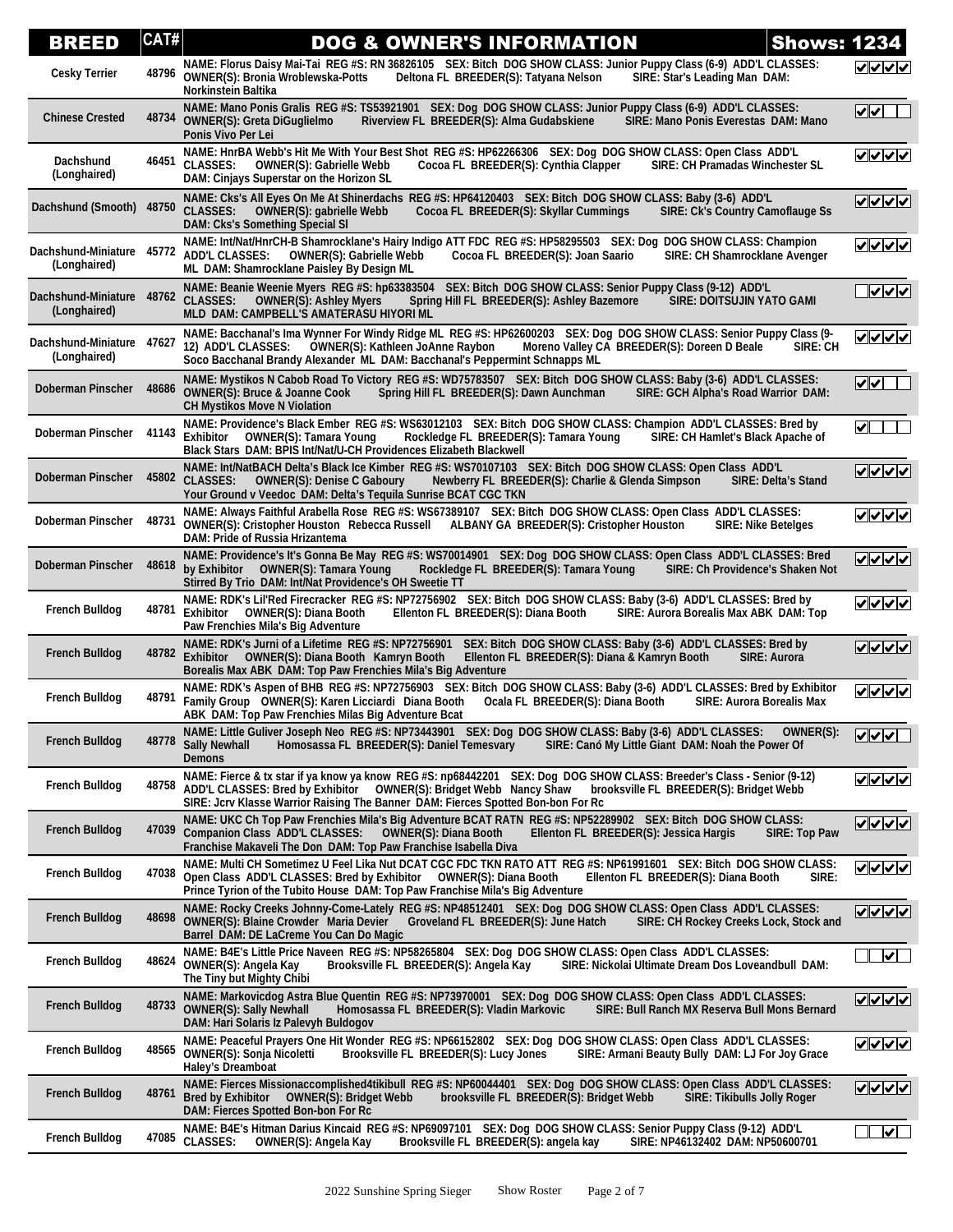| BREED                         | CAT#  | <b>DOG &amp; OWNER'S INFORMATION</b><br><b>Shows: 1234</b>                                                                                                                                                                                                                                                                                     |                                       |
|-------------------------------|-------|------------------------------------------------------------------------------------------------------------------------------------------------------------------------------------------------------------------------------------------------------------------------------------------------------------------------------------------------|---------------------------------------|
| French Bulldog                | 48808 | NAME: Blackhorses Novella REG #S: NP68509702 SEX: Bitch DOG SHOW CLASS: Senior Puppy Class (9-12) ADD'L CLASSES:<br><b>Bred by Exhibitor</b><br><b>OWNER(S): Karen Licciardi</b><br>Ocala FL BREEDER(S): Karen Licciardi<br><b>SIRE: Gusters Dope Simba DAM:</b><br><b>Blackhorses Lilly</b>                                                   | ママイン                                  |
| <b>German Pinscher</b>        |       | NAME: Allania Grand Zeus REG #S: WS70655701 SEX: Dog DOG SHOW CLASS: Open Class ADD'L CLASSES:<br>OWNER(S):<br>48779 Heather Durnin Tim Durnin<br>Englewood FL BREEDER(S): Sviatlana Kunevic<br>SIRE: Borgfast of Shvezkor DAM: Zhanetlain<br><b>Yunika Exclusive Collection</b>                                                               | ママママ                                  |
| <b>German Shepherd</b><br>Dog |       | NAME: Vantasia Shaveh My Bad REG #S: DN51033701 SEX: Bitch DOG SHOW CLASS: Companion Class ADD'L CLASSES:<br>39763 OWNER(S): Linda Bowles<br>Ocala FL BREEDER(S): Linda Lessler<br>SIRE: Gr Ch Rising Sun Bunker DAM: Vantasia Sugarloaf<br>Me So Bad                                                                                          | V                                     |
| <b>German Shepherd</b><br>Dog | 48805 | NAME: Briarwood's Just One More Von Der Dreist REG #S: DN48801101 SEX: Bitch DOG SHOW CLASS: Companion Class ADD'L<br><b>CLASSES:</b><br>OWNER(S): Alison & Michael King<br>Saint augustine FL BREEDER(S): Jennifer Kim<br><b>SIRE: Stuttgart's Single</b><br>Action Army V Hammersmith DAM: Cinder Von Telos                                  | $\sqrt{220}$                          |
| <b>German Shepherd</b><br>Dog |       | NAME: Glenwoods Heavenly Promise REG #S: DN51712101 SEX: Dog DOG SHOW CLASS: Open Class ADD'L CLASSES:<br>48766 OWNER(S): David & Suzanne Esenwein<br>SIRE: Sunnydaze Axl DAM: Glenwods<br>Eustis FL BREEDER(S): Reaha Weekly<br><b>Genuine Jade</b>                                                                                           | $\frac{1}{2}$                         |
| German Shepherd<br>Dog        | 48477 | NAME: WDR Axel Vom Haus Gorman REG #S: DN49888104 SEX: Dog DOG SHOW CLASS: Open Class ADD'L CLASSES:<br>Winter Park FL BREEDER(S): Wolves Den Ranch<br>SIRE: K9Xtreme's Kirk DAM: Angel Vom<br><b>OWNER(S): Patrick Gorman</b><br><b>Haus Milsevac</b>                                                                                         | ママママ                                  |
| German Shepherd<br>Dog        | 48571 | NAME: Cassatt In Der Bewegung REG #S: DN66931604 SEX: Bitch DOG SHOW CLASS: Senior Puppy Class (9-12) ADD'L<br><b>CLASSES:</b><br>OWNER(S): Alison King Michael King Margaret Sharapan Jennifer Kim Saint augustine FL BREEDER(S): Margaret<br>SIRE: DU Chien's America Rifleman Forever DAM: Berenike Von Der Dreist<br>Sharapan Jennifer Kim | ママママ                                  |
| <b>Giant Schnauzer</b>        | 47007 | NAME: IntCH Josie Von Der Zetterhoff CGC, TKI REG #S: WS69531509 SEX: Bitch DOG SHOW CLASS: Champion ADD'L<br>CLASSES: Bred by Exhibitor  OWNER(S): Rick Tussing<br>Clermont FL BREEDER(S): Rick Tussing<br>SIRE: Ari Von Der<br>Karthaus CGCA, TKI DAM: Danielle Vom Reusserland                                                              | ✓∥                                    |
| <b>Giant Schnauzer</b>        | 48798 | NAME: Absolutes Bigfoot Dark Lady REG #S: W573850501 SEX: Bitch DOG SHOW CLASS: Junior Puppy Class (6-9) ADD'L<br><b>CLASSES:</b><br>Ocala FL BREEDER(S): JoAnn Edmonds Denise Troia Susan<br><b>OWNER(S): Natasha Parent JoAnn Edmonds</b><br>Butz SIRE: CH Taktika Art Focus Point DAM: CH Bigfoot's Absolute The Beat Goes On W Ramahill    | $\overline{ \mathbf{v}  \mathbf{v} }$ |
| <b>Giant Schnauzer</b>        |       | NAME: Parker Von Der Zetterhoff REG #S: WS73903810 SEX: Bitch DOG SHOW CLASS: Junior Puppy Class (6-9) ADD'L<br>48794 CLASSES:<br><b>OWNER(S): Rick Tussing</b><br>Clermont FL BREEDER(S): Rick Tussing<br>SIRE: Ari Von Der Karthaus DAM:<br>Danielle Vom Reusserland                                                                         | $\blacktriangleright$                 |
| <b>Giant Schnauzer</b>        | 48763 | NAME: Gloris Credo REG #S: WS73272702 SEX: Dog DOG SHOW CLASS: Open Class ADD'L CLASSES:<br><b>OWNER(S): Annika</b><br>Charo<br>SIRE: Gloris Helios DAM: Gloris Bratislava<br>Lithia FL BREEDER(S): Yulia Pakuleva                                                                                                                             | <b>VVVV</b>                           |
| <b>Giant Schnauzer</b>        |       | NAME: Elegy's You Live In The Dark CGCA TKP PSD VHMA VHMP REG #S: WS72796302 SEX: Bitch DOG SHOW CLASS: Open<br>46672 Class ADD'L CLASSES: Bred by Exhibitor OWNER(S): Melissa Weldishofer Annika Charo<br>Valrico FL BREEDER(S): Annika<br>SIRE: GCHP Doc's Life Is Good DAM: Ch Fanta C's Angel's In The Architecture<br>Charo               | ママママ                                  |
| <b>Great Dane</b>             | 48588 | NAME: Crimson's Still I Rise REG #S: WS74362306 SEX: Bitch DOG SHOW CLASS: Junior Puppy Class (6-9) ADD'L CLASSES:<br>OWNER(S): Macy Van Cleave Nicole LaFever<br>Gainesville FL BREEDER(S): Nicole LaFever<br><b>SIRE: Crimson's One Little</b><br>Spark DAM: Foxruns Tumbling Down The Rabbit Hole V Crimson                                 | ママママ                                  |
| <b>Great Dane</b>             | 48657 | NAME: Saravilla-Shadowmoon's Fire Cannot Kill A Dragon REG #S: WS68860102 SEX: Bitch DOG SHOW CLASS: Open Class<br><b>ADD'L CLASSES:</b><br><b>OWNER(S): Angelica &amp; Constatin Iga</b><br>Oswego IL BREEDER(S): Mimi Kim<br>SIRE: Saravilla's Legend Of<br>The Sixth String DAM: Saravilla's Sweet Painted Lady                             | ママママ                                  |
| <b>Great Dane</b>             | 48587 | NAME: ARGOS' Little Lady Lilliputian REG #S: WS71613802 SEX: Bitch DOG SHOW CLASS: Open Class ADD'L CLASSES:<br><b>OWNER(S): Becca Mauser Jeneve Henrie</b><br>Jacksonville FL BREEDER(S): Jeneve Michelle Henrie<br><b>SIRE: Ch Wecodanes</b><br>Unbreakable DAM: Bewitched By Binx                                                           | <b>VVVV</b>                           |
| <b>Great Pyrenees</b>         |       | NAME: Aabras Super K2 At Charlottes REG #S: WS60350603 SEX: Dog DOG SHOW CLASS: Open Class ADD'L CLASSES:<br>48614 OWNER(S): charlotte Hickey<br>nokomis FL BREEDER(S): Charlotte Hickey Debra Nagler<br>SIRE: Ch Tanimara's Big Brother<br>DAM: Karolaska Be Stella My Heart                                                                  | ママママ                                  |
| Havanese                      | 48793 | NAME: Honor Agape Leave a Little Sparkle Wherever You Go REG #S: TS53750404 SEX: Bitch DOG SHOW CLASS: Baby (3-6)<br><b>OWNER(S): Vicky Sharrow</b><br><b>ADD'L CLASSES:</b><br>Pompano Beach FL BREEDER(S): Jennifer Manders<br><b>SIRE: GCH Ch Honor</b><br>Turn Water Into Wine DAM: Honor You Raise Me Up                                  | <u>VVVV</u>                           |
| Havanese                      | 48786 | NAME: Honor If The Son Sets U Free, U Will B Free Indeed REG #S: TS51743905 SEX: Dog DOG SHOW CLASS: Breeder's Class -<br>Senior (9-12) ADD'L CLASSES:<br><b>OWNER(S): jennifer Manders</b><br>Summerfield FL BREEDER(S): Jennifer manders Kimerly<br>McLane<br>SIRE: GCH Honor Love Your Enemies DAM: CH Honor's Semi Sweet                   | <u>VVVV</u>                           |
| Havanese                      | 48787 | NAME: Hola Honor Stars of Heaven REG #S: TS52358002 SEX: Bitch DOG SHOW CLASS: Junior Puppy Class (6-9) ADD'L<br><b>CLASSES:</b><br><b>OWNER(S): jennifer Manders</b><br>Summerfield FL BREEDER(S): Debrah Beasley<br>SIRE: CH. Hola's Little Dude<br>DAM: Ch. Hola Estrella De Cielo                                                          | $ v $ v $ v $                         |
| Havanese                      |       | NAME: Agape Thoughtful Kind Heart REG #S: TS52123203 SEX: Bitch DOG SHOW CLASS: Junior Puppy Class (6-9) ADD'L<br>48732 CLASSES:<br><b>OWNER(S): Vicky Sharrow</b><br>Pompano Beach FL BREEDER(S): L. Robynn Trautman Ruth Francis-Floyd<br>SIRE:<br>Ch. Honor Yukon Mist CGC DAM: Ch. Honor Unconditional Love                                |                                       |
| Havanese                      | 48567 | NAME: Standy's Piper of Tuscany REG #S: TS30661603 SEX: Bitch DOG SHOW CLASS: Open Class ADD'L CLASSES:<br><b>OWNER(S): Colleen Freehauf Stan &amp; Sandy Kovak</b><br>Naples FL BREEDER(S): Stan & Sandy Kovak<br><b>SIRE: Ch LosPerritos El</b><br>Nino DAM: Standy's Endearingly Endorable                                                  | ⊻⊻                                    |
| Ibizan Hound<br>(Smooth)      | 47135 | NAME: Ch. Abbaio Stars Align REG #S: HP61816601 SEX: Dog DOG SHOW CLASS: Open Class ADD'L CLASSES:<br>OWNER(S):<br>Sarah Murphy Joseph Smela<br>Spring Hill FL BREEDER(S): Sarah Murphy<br>SIRE: DC Abbaio Slender Loris DAM: DC Abbaio<br><b>Starstruck</b>                                                                                   | √√                                    |
| Kooikerhondje                 |       | NAME: Chambrays sunshine high warlock of brooklyn REG #S: SS32041601 SEX: Dog DOG SHOW CLASS: Baby (3-6) ADD'L<br>48812 CLASSES:<br><b>OWNER(S): Jessica Herzon</b><br>Miami FL BREEDER(S): Jessica herzon yesenia bravo<br>SIRE: Ch Kessler DAM:<br>Sunshines twitch of the nose at chambray                                                  | <b>VVVV</b>                           |
| Kooikerhondje                 |       | NAME: Chambrays Sunshine Do you believe in Magic REG #S: SS32041602 SEX: Dog DOG SHOW CLASS: Breeder's Class - Baby<br>48811 (3-6) ADD'L CLASSES: Bred by Exhibitor<br><b>OWNER(S): Jessica Herzon</b><br>Miami FL BREEDER(S): Jessica Herzon Yesenia<br>SIRE: Ch Kessler DAM: Sunshine's Twitch of the Nose at Chambray<br>Bravo              | ママレマ                                  |
| Kooikerhondje                 | 48563 | NAME: Blazing Raiden REG #S: SS29701201 SEX: Dog DOG SHOW CLASS: Junior Puppy Class (6-9) ADD'L CLASSES: Bred by<br><b>OWNER(S): Tulay Darstek</b><br><b>Exhibitor</b><br>Naples FL BREEDER(S): Tulay Darstek<br>SIRE: Leyette's Good Craic DAM: Duckhills<br>Dazzling Maja of Rubah RN NAJ NF CGC TKI                                         | v                                     |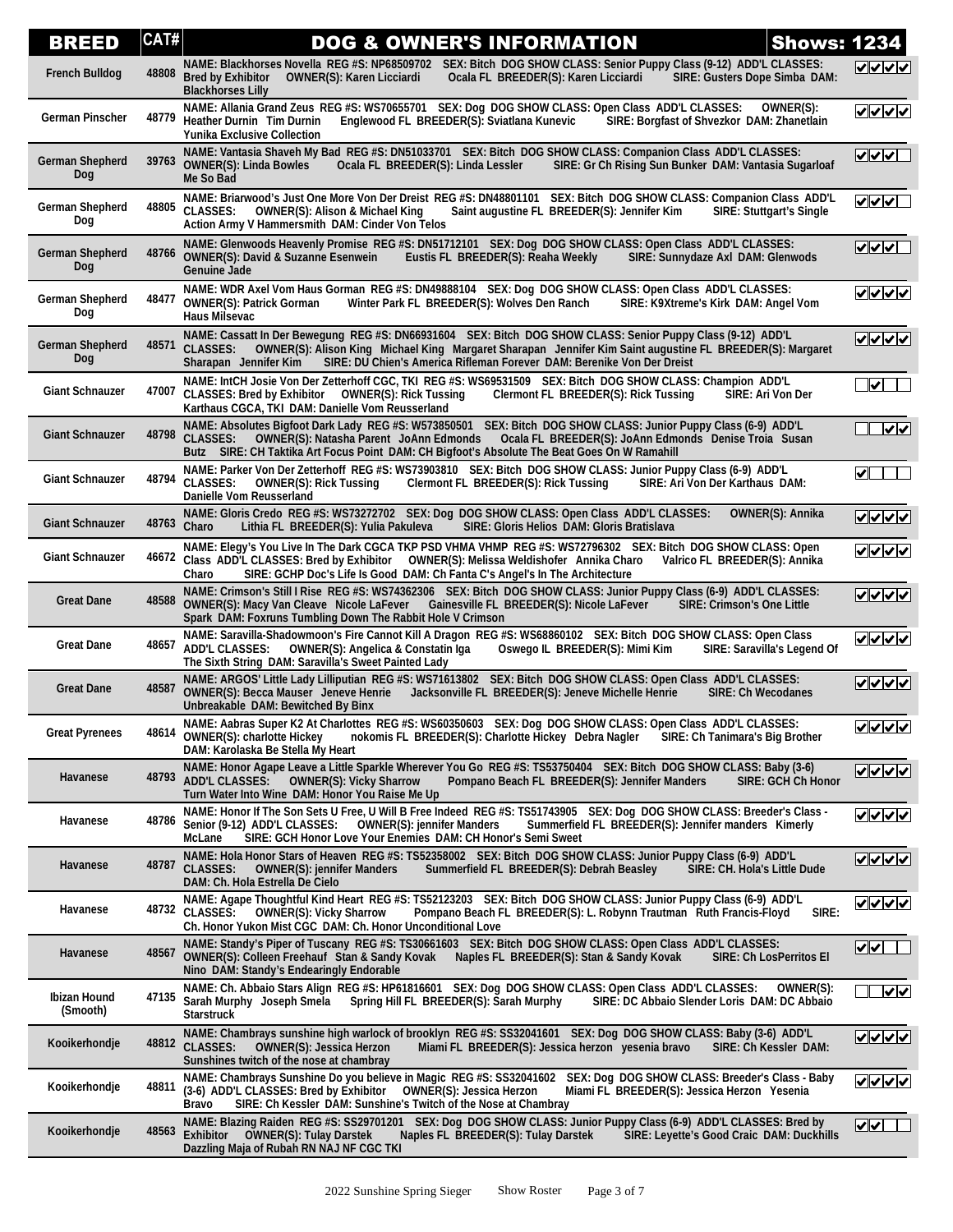| <b>BREED</b>                               | CAT#  | <b>DOG &amp; OWNER'S INFORMATION</b>                                                                                                                                                                                                                                                                                                     | <b>Shows: 1234</b> |                                                                                                                                          |
|--------------------------------------------|-------|------------------------------------------------------------------------------------------------------------------------------------------------------------------------------------------------------------------------------------------------------------------------------------------------------------------------------------------|--------------------|------------------------------------------------------------------------------------------------------------------------------------------|
| Kooikerhondje                              | 48792 | NAME: Dreamcatcher's Wonderboy Harper Lue Von NenRub REG #S: SS29098001 SEX: Dog DOG SHOW CLASS: Open Class<br><b>ADD'L CLASSES:</b><br><b>OWNER(S): Kimberley Layman</b><br>Sebastian FL BREEDER(S): Kimberley Layman<br>Von NenRub DAM: Cirtap's Prinses Flow v Micra-A                                                                | SIRE: NenSam Lue   | ママママ                                                                                                                                     |
| <b>Mastiff</b>                             |       | NAME: GCH. CH. Warlords Out For Vengeance REG #S: WS59353203 SEX: Bitch DOG SHOW CLASS: Open Class ADD'L<br>47772 CLASSES:<br>OWNER(S): Maria Devier Blaine Crowder Groveland FL BREEDER(S): Maria Devier Ely Crowder<br>Celtic's Vengeance DAM: GCH. CH. Warlords Keeper Of The Stars                                                   | SIRE: CH.          |                                                                                                                                          |
| Mastiff                                    | 48739 | NAME: CH Sims' Amadeus rocks Again At Tuscany REG #S: WS67331308 SEX: Bitch DOG SHOW CLASS: Open Class ADD'L<br><b>CLASSES:</b><br>OWNER(S): Susan E McQueen<br>LARGO FL BREEDER(S): Carol Sims<br>SIRE: Ch Sims Knight's Tail Hale<br>Dionysus DAM: Fatima Del Molosso Di Bronzo                                                        |                    | $\sqrt{\sqrt{2}}$                                                                                                                        |
| <b>Mastiff</b>                             | 48736 | NAME: Stone Horses Branded Man REG #S: WS72239701 SEX: Dog DOG SHOW CLASS: Open Class ADD'L CLASSES:<br><b>OWNER(S): Jamie Smith</b><br>Polk city FL BREEDER(S): Jamie Smith<br>SIRE: Ch, Beowulfs Montecore DAM: Gch Friends First<br><b>Lady At Stone Horse</b>                                                                        |                    | $\begin{array}{ c c c }\hline \textbf{r} & \textbf{r} & \textbf{r} \\ \hline \textbf{r} & \textbf{r} & \textbf{r} \\ \hline \end{array}$ |
| Mastiff                                    | 48737 | NAME: Stone Horses Southern Charm REG #S: WS72239702 SEX: Bitch DOG SHOW CLASS: Open Class ADD'L CLASSES:<br><b>OWNER(S): Jamie Smith</b><br>Polk city FL BREEDER(S): Jamie Smith<br>SIRE: Ch. Beowulfs Montecore DAM: Gch Friends First<br><b>Lady At Stone Horse</b>                                                                   |                    | ママママ                                                                                                                                     |
| <b>Miniature American</b><br>Shepherd      | 48753 | NAME: Flawlessly Rising Fromthe Ashes REG #S: DN64528704 SEX: Bitch DOG SHOW CLASS: Open Class ADD'L CLASSES:<br><b>OWNER(S): Joan Eldridge</b><br>Saint Petersburg FL BREEDER(S): Billy Huntington<br>SIRE: Gch Ch Away To Me Itan Tough<br>DAM: Ketadog Blackberry Parfait                                                             |                    | $  \boldsymbol{\triangledown}  $                                                                                                         |
| <b>Olde English Bulldog</b>                | 48789 | NAME: Blackhorses Sinbad REG #S: 9085273 SEX: Dog DOG SHOW CLASS: Breeder's Class - Open ADD'L CLASSES: Bred by<br>Exhibitor OWNER(S): Karen Licciardi<br>Ocala FL BREEDER(S): Karen Licciardi<br>SIRE: Ch Taurusbulls Siniater DAM: Ch<br><b>BHB Logoria</b>                                                                            |                    | ママママ                                                                                                                                     |
| <b>Olde English Bulldog</b>                | 48790 | NAME: Blackhorses Blinkz REG #S: 828818 SEX: Bitch DOG SHOW CLASS: Junior Puppy Class (6-9) ADD'L CLASSES: Bred by<br><b>Exhibitor</b><br>OWNER(S): Karen Licciardi<br>Ocala FL BREEDER(S): Karen Licciardi<br><b>SIRE: Dual Champion Brinkz DAM:</b><br><b>Champion Logoria</b>                                                         |                    | $ V $ $ V $                                                                                                                              |
| Papillon                                   | 48680 | NAME: Inter Win Please Kiss Me REG #S: TS52493202 SEX: Bitch DOG SHOW CLASS: Open Class ADD'L CLASSES:<br>OWNER(S): Cassandra Cooper Gianna DeSanti Loxahatchee FL BREEDER(S): L E Kirilenko<br>SIRE: Inter Win Elixir Of<br>Success DAM: Inter Win Well Done                                                                            |                    | ママママ                                                                                                                                     |
| <b>Pharaoh Hound</b>                       | 48333 | NAME: Ch Extraordinary No Limits v Lotus REG #S: HP62723403 SEX: Dog DOG SHOW CLASS: Senior Puppy Class (9-12) ADD'L<br><b>CLASSES:</b><br>OWNER(S): Shannon Wilson Darci Kunard<br>Reddick FL BREEDER(S): Michael Black N. Tallman Darci Kunard<br>SIRE: GCHB DC Bazinga Caspian The Crown Prince MC LCX2 DAM: GCH DC Bernice Anders SC |                    | ∣⊽∣⊽∣⊽∣                                                                                                                                  |
| Pointer (German<br>Shorthaired)            | 48765 | NAME: Dancin to the watermelon crawl REG #S: SS25714701 SEX: Bitch DOG SHOW CLASS: Breeder's Class - Open ADD'L<br>CLASSES: Bred by Exhibitor  OWNER(S): Cheryl Welch<br>St. Petersburg FL BREEDER(S): Cheryl Welch<br>Captain Marvel DAM: Dancin with Pebbles in the rough                                                              | SIRE: Dancin with  | ⊽⊽⊽⊽                                                                                                                                     |
| <b>Pointer (German</b><br>Shorthaired)     | 48656 | NAME: WAAP's Where The Flower Blooms REG #S: SS23057908 SEX: Bitch DOG SHOW CLASS: Open Class ADD'L CLASSES:<br><b>OWNER(S): Sierra Soto</b><br>Port Charlotte FL BREEDER(S): Sharon Veeder Vanessa Carmean<br><b>SIRE: GCHS Newpoint's Under</b><br>Investigation DAM: WAAP's In It To Win It V. Newpoint's Thunderstorm                |                    | ママママ                                                                                                                                     |
| Pointer (German<br>Shorthaired)            |       | NAME: RR&FF Dancin Black Velvet Trffles REG #S: SS28195006 SEX: Bitch DOG SHOW CLASS: Senior Puppy Class (9-12) ADD'L<br>48562 CLASSES.<br>OWNER(S): Cheryl Welch<br>St. Petersburg FL BREEDER(S): Nancy Orton Teresa Rose<br>Whiteoak Neverending Story Rn Jh DAM: Gch Ch Rr&ff "Aimin-4-the-moon" At Savee                             | SIRE: Gchb Ch Bnj  | ママママ                                                                                                                                     |
| Poodle (Miniature)                         | 48108 | NAME: Windswept Captain at the Helm of Imperial REG #S: PR24398301 SEX: Dog DOG SHOW CLASS: Junior Puppy Class (6-9)<br>ADD'L CLASSES: OWNER(S): Jan Paulson<br>Morriston FL BREEDER(S): Elizabeth C Carran<br><b>SIRE: Windswept Earth</b><br>Angel DAM: Windswept Breakfast at Tiffanys                                                |                    | $ V $ $ V $                                                                                                                              |
| Poodle (Miniature)                         | 48788 | NAME: Forever The Truth Shall Set you Free REG #S: PR24002202 SEX: Bitch DOG SHOW CLASS: Open Class ADD'L<br>SIRE: CH. Forever thy will<br><b>CLASSES:</b><br><b>OWNER(S): Jennifer Manders</b><br>Summerfield FL BREEDER(S): Jennifer manders<br>Be Done DAM: CH Forever The Pure of Heart                                              |                    | ママママ                                                                                                                                     |
| Poodle (Miniature)                         | 48784 | NAME: Cetacea's Goddess Of Te Sky At Shalimar REG #S: PR23934601 SEX: Bitch DOG SHOW CLASS: Open Class ADD'L<br><b>CLASSES:</b><br><b>OWNER(S): Dawn Rivenburgh Karen Tucker</b><br>Daytona Beach FL BREEDER(S): Karen Tucker<br>Cetacea's Bonaparte DAM: Ch. Cetacea's Star Dancer                                                      | SIRE: Ch.          | $\sqrt{2}$                                                                                                                               |
| Poodle (Standard)                          |       | NAME: Gulfbreeze A Star Is Born REG #S: PR24666807 SEX: Bitch DOG SHOW CLASS: Junior Puppy Class (6-9) ADD'L CLASSES:<br>48612 Bred by Exhibitor OWNER(S): D Rivenburgh Theresa Dickey<br>Daytona beach FL BREEDER(S): Theresa Dickey D Stevens<br>SIRE: Metanoia Frozen In Time DAM: Gulfbreeze she's about on the edge                 |                    | $\overline{\mathsf{v}}$                                                                                                                  |
| Poodle (Standard)                          | 48725 | NAME: Daytona's Up To No Good REG #S: PR23665307 SEX: Dog DOG SHOW CLASS: Open Class ADD'L CLASSES:<br><b>OWNER(S): Christie Baich</b><br>SIRE: Hot Mess Myka's Studded Cartier DAM:<br>Port Orange FL BREEDER(S): TRISHA LEE<br><b>Farrah The Phantom Of Elegance</b>                                                                   |                    | $ V $ $ V $                                                                                                                              |
| Poodle (Standard)                          | 47012 | NAME: Greenfield's Imperial Jade Heshibi REG #S: PR24307501 SEX: Bitch DOG SHOW CLASS: Open Class ADD'L CLASSES:<br><b>OWNER(S): Danielle Baik Julia Vanikiotis</b><br>Wesley Chapel FL BREEDER(S): Julia Vanikiotis<br><b>SIRE: Fleetwood Greenfield Rick</b><br>James He's A super freak DAM: Indigo Gypsy Dancer                      |                    | ママママ                                                                                                                                     |
| Poodle (Standard)                          |       | NAME: Knoll Crest She's Got Diamonds In Her Eyes REG #S: PR23290506 SEX: Bitch DOG SHOW CLASS: Open Class ADD'L<br>48752 CLASSES:<br><b>OWNER(S): Briana Brady</b><br>North Port FL BREEDER(S): Tosha L. Champ<br>SIRE: L.S.P. Carl DAM: Madam<br><b>Alexa of Knoll Crest</b>                                                            |                    | V V V V                                                                                                                                  |
| Poodle (Standard)                          | 48334 | NAME: Metanoia The Fearless Evo REG #S: PR21846704 SEX: Dog DOG SHOW CLASS: Open Class ADD'L CLASSES:<br>SIRE: Amore Bello Caballero DAM:<br><b>OWNER(S): Adeline Wirtz</b><br>Altamonte Springs FL BREEDER(S): Adriana Espinal<br><b>Kamlyn's White Queen</b>                                                                           |                    | ママママ                                                                                                                                     |
| Poodle (Standard)                          | 48558 | NAME: Aurora's The Thief Who Came to Dinner REG #S: PR24302502 SEX: Dog DOG SHOW CLASS: Senior Puppy Class (9-12)<br><b>ADD'L CLASSES:</b><br><b>OWNER(S): Teri Bialek Richard Taylor</b><br>Seminole FL BREEDER(S): Betsy Hicka<br>SIRE: GCHB CH<br>Parkview Raise a Glass to Freedom DAM: Aurora's Liberty Belle Rings                 |                    | V V V V                                                                                                                                  |
| <b>Poodle Multi-Colored</b><br>(Miniature) | 48757 | NAME: Charisma's Famous Pancake Breakfast REG #S: PR24869207 SEX: Bitch DOG SHOW CLASS: Baby (3-6) ADD'L<br><b>CLASSES:</b><br>SIRE: Hearts & Paws King DAM:<br><b>OWNER(S): Whitney Charisma</b><br>Longwood FL BREEDER(S): Lisa Clemons<br><b>Hearts &amp; Paws Trixy</b>                                                              |                    | ママママ                                                                                                                                     |
| Poodle Multi-Colored<br>(Standard)         | 43810 | NAME: Int/Nat/HnrCH Thrutheeyesof Toddiusvongriseo REG #S: K119-046 SEX: Dog DOG SHOW CLASS: Honors Champion<br>ADD'L CLASSES: Bred by Exhibitor  OWNER(S): Krystal Cliver<br>Weirsdale FL BREEDER(S): Krystal Cliver<br>Cash Kraemer of Florence DAM: Thru the eyes of Starla                                                           | SIRE: Von          | <u>जनगर</u>                                                                                                                              |
| Poodle Multi-Colored<br>(Standard)         | 48777 | NAME: Blind Monkeys Ribbon of Molasses REG #S: pr23757501 SEX: Bitch DOG SHOW CLASS: Open Class ADD'L CLASSES:<br><b>OWNER(S): Miguel Mendez</b><br>Brooksvile FL BREEDER(S): Miguel Mendz<br>SIRE: Roucard's Remington DAM: Abby's Freckled<br>lil Girl                                                                                 |                    | ママママ                                                                                                                                     |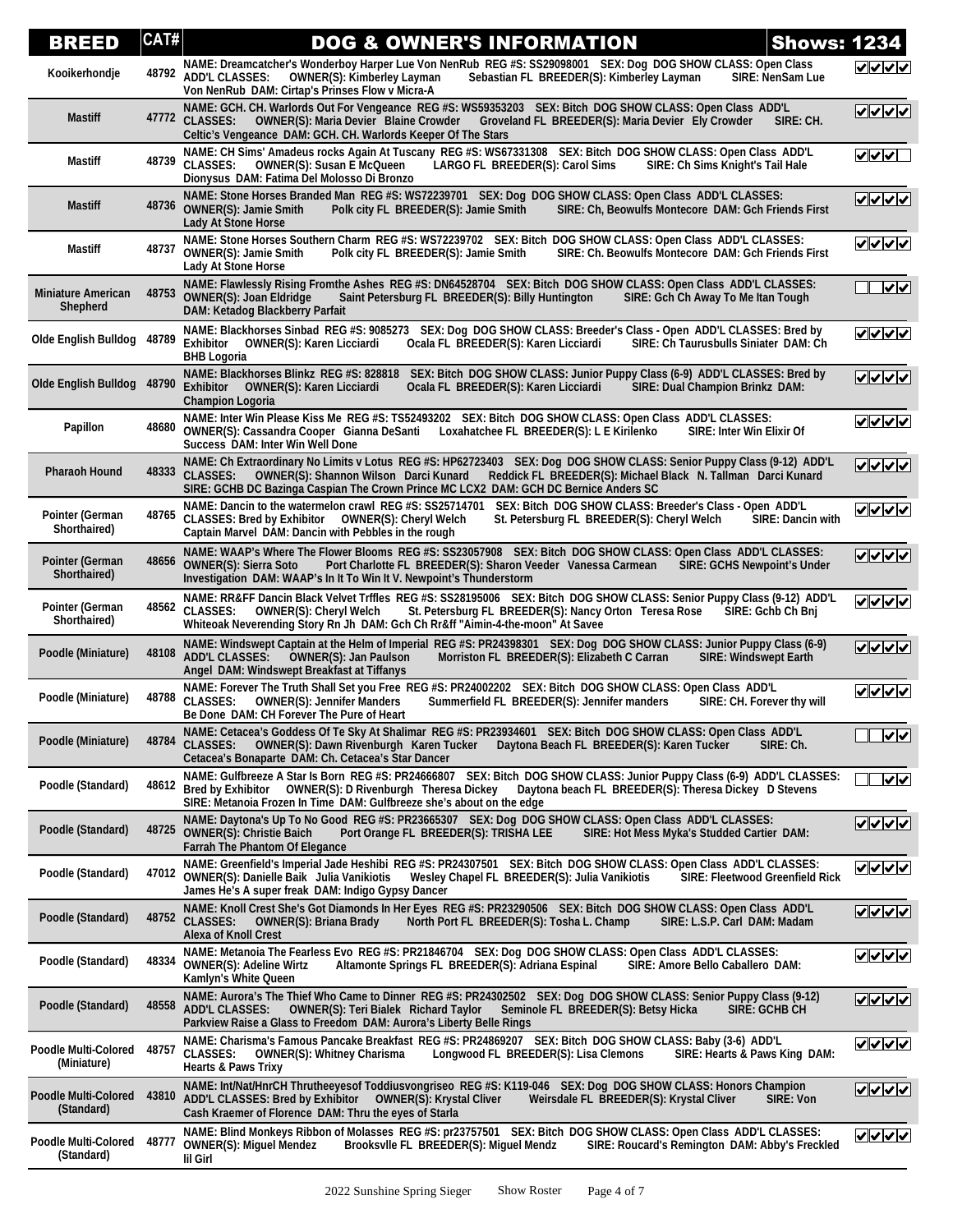| <b>BREED</b>                              | CAT#  | <b>Shows: 1234</b><br><b>DOG &amp; OWNER'S INFORMATION</b>                                                                                                                                                                                                                                                                                                                |                                     |
|-------------------------------------------|-------|---------------------------------------------------------------------------------------------------------------------------------------------------------------------------------------------------------------------------------------------------------------------------------------------------------------------------------------------------------------------------|-------------------------------------|
| <b>Poodle Multi-Colored</b><br>(Standard) | 46709 | NAME: Leslie's Savvy Savannah Sophisticate by Myka REG #S: PR23814203 46709 SEX: Bitch DOG SHOW CLASS: Open Class<br>ADD'L CLASSES: OWNER(S): Leslie Monroe<br>Ruskin FL BREEDER(S): Myka Shaw<br><b>SIRE: Hot Mess Myka's Studded</b><br>Cartier DAM: Osja Siscos A Whole New World to Myka                                                                              | マンノン                                |
| Poodle Multi-Colored<br>(Standard)        | 47792 | NAME: Jazzy's Spirit of Matisse at Wow REG #S: k121-318 SEX: Dog DOG SHOW CLASS: Senior Puppy Class (9-12) ADD'L<br><b>CLASSES:</b><br>OWNER(S): Joyce Pessel-Yaskoski<br>Boca Raton FL BREEDER(S): Patricia A Panagos<br><b>SIRE: GRCH</b><br>Croosbrook Jazzy's Armani DAM: CH All Nite Partis Jazzy Joyce                                                              | ママママ                                |
| Retriever<br>(Chesapeake Bay)             | 48590 | NAME: Takemehome Hold On  REG #S: SS25986711    SEX: Dog  DOG SHOW CLASS: Open Class  ADD'L CLASSES:<br>OWNER(S):<br><b>Fred Schultz</b><br>Cape Coral FL BREEDER(S): Carol Duke<br>SIRE: Shilou Hill Jump Ship To Takemehome JH DAM: CH<br><b>Takemehome Always On My Mind</b>                                                                                           | ママママ                                |
| Retriever (Golden)                        | 45133 | NAME: Richwood Evey Move You Make @ Kestel Farm JH WC REG #S: SS21018002 SEX: Bitch DOG SHOW CLASS: Open Class<br><b>ADD'L CLASSES:</b><br><b>OWNER(S): Pamela E Ginn</b><br>Ocala FL BREEDER(S): Richwood Goldens Kristin Ozmun-Sipus Eugene<br>SIRE: CCH CH Lakewood's Rhett Butler@Kestrel Farm South DAM: CH Richwood Winds Aloft MH<br>Sipus JR                      | $\sqrt{\sqrt{1-\frac{1}{2}}}$       |
| Retriever (Golden)                        | 48613 | NAME: Luxury Golden Castle Ruffian  REG #S: SS27670501    SEX: Bitch  DOG SHOW CLASS: Open Class  ADD'L CLASSES:<br><b>OWNER(S): Micheline Laberge Trinity Lonsdale</b><br>Sarasota FL BREEDER(S): Simey Flores Castillo<br>SIRE: Gaston De<br>Himmelstein DAM: PANAM LAT UNCAC VESIM Luxury Golden Castle Crown                                                          | <u>VVVV</u>                         |
| Retriever (Golden)                        | 48830 | NAME: Dreamers Golden In Baires With Ninni REG #S: ss16344906 SEX: Bitch DOG SHOW CLASS: Open Class ADD'L<br><b>CLASSES:</b><br><b>OWNER(S): Pedro Lopez</b><br>Miami FL BREEDER(S): Pedro U Lopez<br>SIRE: MBISS Dreamers Joy of Life with<br>Joy DAM: Dreamers Siberia Blanca New Generation Light Ninna                                                                | ママママ                                |
| <b>Retriever (Golden)</b>                 | 48710 | NAME: Tangos Wild Maverick REG #S: SS31175601 SEX: Dog DOG SHOW CLASS: Open Class ADD'L CLASSES:<br>OWNER(S):<br><b>Michelle Powers</b><br>Tampa FL BREEDER(S): Olena Ushan<br>SIRE: Tramin Tango DAM: Tramin Violet Gaby                                                                                                                                                 | <u>VVVV</u>                         |
| Retriever (Golden)                        | 24965 | NAME: Pebwin Zamboni TDU SIA SCA SEN SHDN CGC TKN REG #S: SS03242902 SEX: Dog DOG SHOW CLASS: Open Class<br><b>ADD'L CLASSES:</b><br>OWNER(S): Ginger Rezy Berna Hart Welch<br>Ocala FL BREEDER(S): Berna Hart Welch<br>SIRE: CH<br>Pebwin Rhapsody Deep Freeze DAM: CH Pebwin Smoke and Mirrors                                                                          | $  \bm\sqrt  }$                     |
| <b>Retriever (Golden)</b>                 | 48780 | NAME: Richwood Daydream Island REG #S: SS28515102 SEX: Bitch DOG SHOW CLASS: Senior Puppy Class (9-12) ADD'L<br><b>CLASSES:</b><br>OWNER(S): Cynthia Patz Kristin Sipus Windermere FL BREEDER(S): Kristin Sipus<br><b>SIRE: Star Crowned</b><br>Kodiak Island DAM: Richwood Winds Aloft                                                                                   | $\sqrt{ \mathbf{v} }$               |
| Retriever (Labrador)                      | 48836 | NAME: Chambray's Sophisticated Lady at Soflo REG #S: ss32259702 SEX: Bitch DOG SHOW CLASS: Baby (3-6) ADD'L<br><b>CLASSES:</b><br>Wellington FL BREEDER(S): Darrell Venters Jessica Herzon V sandy Herzon SIRE:<br><b>OWNER(S): Dave Coursen</b><br>Chambrays Legend of Troy DAM: CH Chambray Summer Sunshine of Fidelis                                                  | ⊽⊽⊽⊽                                |
| Retriever (Labrador)                      | 48609 | NAME: Clarisma Chambray Trucks & Treats REG #S: SS30034307 SEX: Dog DOG SHOW CLASS: Baby (3-6) ADD'L CLASSES:<br>Orlando FL BREEDER(S): Clarissa Ferrer Jessica Herzon<br>Bred by Exhibitor  OWNER(S): Clarissa Ferrer<br><b>SIRE: Gallivant</b><br>Black Russian DAM: Trupride Jagger & Penny Made My Gingersnap                                                         | $ V $ $ V $                         |
| Retriever (Labrador)                      | 48801 | NAME: Chambray The Bodacious One at Bedico REG #S: ss32259703 SEX: Dog DOG SHOW CLASS: Baby (3-6) ADD'L CLASSES:<br>Miami FL BREEDER(S): Darrell Venters V Sandy Herzon Jessica Herzon SIRE:<br>Bred by Exhibitor OWNER(S): Jill Pinegar<br>Chambrays Legend of Troy DAM: Chambray Summer Sunshine of Fidelis                                                             | ママママ                                |
| Retriever (Labrador)                      | 48809 | NAME: Southern Magnolia's Let It Go REG #S: SS32459502 SEX: Bitch DOG SHOW CLASS: Baby (3-6) ADD'L CLASSES: Bred by<br>Exhibitor<br>OWNER(S): Kathy Richardson Deanna K Rodgers GREEN COVE SPRINGS FL BREEDER(S): Kathy & Phillip<br>Rcardson<br>SIRE: Chambray Southern Magnolia's Beau DAM: Chambray Southern Magnolia's Dixieland Delight                              | <u>VVVV</u>                         |
| Retriever (Labrador)                      | 48802 | NAME: Southern Magnola's Princess of Arenelle REG #S: SS32459501 SEX: Bitch DOG SHOW CLASS: Baby (3-6) ADD'L<br>CLASSES: Bred by Exhibitor OWNER(S): Kathy Richardson Phillip Richardson GREEN COVE SPRINGS FL BREEDER(S):<br>Kathy & Phillip Rcardson<br>SIRE: Chambray Southern Magnolia's Beau DAM: Chambray Southern Magnolia's Dixieland Delight                     | ママママ                                |
| Retriever (Labrador)                      | 48800 | NAME: Chambrays Carolina Reaper is a Keeper REG #S: ss31719801 SEX: Bitch DOG SHOW CLASS: Breeder's Class - Baby (3-6)<br>ADD'L CLASSES: Bred by Exhibitor  OWNER(S): Katherine Spahn<br>Miami FL BREEDER(S): Scott Armstrong V Sandy Herzon<br>Jessica Herzon SIRE: Chambrays Legend of Troy DAM: GCHB CH Southern Palms Shut up and Kiss me                             | <u> जनगण</u>                        |
| Retriever (Labrador) 48803                |       | NAME: Chambray Summer Lightning of Fidelis REG #S: ss32259701 SEX: Dog DOG SHOW CLASS: Breeder's Class - Baby (3-6)<br>Fancy Farm KY BREEDER(S): Darrell Venters V Sandy<br>Herzon Jessica Herzon SIRE: Chambrays Legend of Troy DAM: Chambray Summer Sunshine of Fidelis                                                                                                 | ママママ                                |
| Retriever (Labrador)                      | 44941 | NAME: IntCH Trupride Jagger & Penny Made My Gingersnap REG #S: SS08531301 SEX: Bitch DOG SHOW CLASS: Champion<br>ADD'L CLASSES: OWNER(S): Clarissa Ferrer<br>Orlando FL BREEDER(S): Erica Owen<br><b>SIRE: CH Greenstone's Music Man</b><br>DAM: Trupride's Chambray Penny For Your Thoughts                                                                              | <u>VVVV</u>                         |
| Retriever (Labrador)                      | 36568 | NAME: Int/Nat/HnrCH-G Belquest Conclusion's Ironman BN RN TKA CGC WC REG #S: SR99912801 SEX: Dog DOG SHOW CLASS:<br>Honors Champion in Gold ADD'L CLASSES:<br><b>OWNER(S): Terry Swanson</b><br>La Crescenta CA BREEDER(S): Krista Beal Vicky<br>Creamer Kristen Creamer-Allison SIRE: Multi GCH Annual's Nostalgic at Hilldreams DAM: GCHB Conclusion's Ruby             | $ V $ $ V $                         |
| Retriever (Labrador)                      | 48799 | NAME: Chambray's Full of Gae REG #S: SS32259704 SEX: Bitch_DOG SHOW CLASS: Junior Puppy Class (6-9)_ADD'L CLASSES:<br>Bred by Exhibitor OWNER(S): Fran Flynn<br>Ft Lauderdale FL BREEDER(S): Darrell Venters Sandy Herzon Jessica Herzon<br>SIRE: Chambrays Legend of Troy DAM: Chambray Summer Sunshine of Fidelis                                                       | <u>VVVV</u>                         |
| Retriever (Labrador)                      | 45837 | NAME: Int/NatBACH Chambrays Miss Maggie May REG #S: SS24510503 SEX: Bitch DOG SHOW CLASS: Open Class ADD'L<br><b>CLASSES:</b><br><b>OWNER(S): Anna Avola</b><br>Winter Garden FL BREEDER(S): Chambray Labradors<br><b>SIRE: CH Chambrays Stellar</b><br>Sun DAM: IntCH Dias KXC Kisses                                                                                    | $ {\bf v} $ $ {\bf v} $ $ {\bf v} $ |
| Retriever (Labrador)                      | 48797 | NAME: River's Swamp Legend At Redmark REG #S: SS01144101 SEX: Dog DOG SHOW CLASS: Open Class ADD'L CLASSES:<br>Bred by Exhibitor  OWNER(S): Allan Bunce  Rebecca Bunce<br>Brooksville FL BREEDER(S): Rebecca Bunce<br><b>SIRE: Divladio</b><br>Need A Lasting Peace DAM: River's Shamelessly In D'Nile                                                                    | <u> जन्या</u>                       |
| Retriever (Labrador)                      | 47045 | NAME: Int/NatJRCH Chambray's Piper Calls the Tune REG #S: SS27988804 SEX: Bitch DOG SHOW CLASS: Open Class ADD'L<br><b>CLASSES:</b><br>Wellington FL BREEDER(S): Virginia & Eddie Wilson V Sandy & Jessica<br><b>OWNER(S): Dave &amp; Amy Coursen</b><br>SIRE: GCHB Lakeside Memoir of Gallivant CGC TKN DAM: GCHS Chambrays Midnight Delta Lady CGC<br>Herzon            | <u>VVVV</u>                         |
| Retriever (Labrador)                      | 47011 | NAME: Int/NatJRCH Clarisma Passports Luck of the Irish REG #S: SS25781502 47011 SEX: Dog DOG SHOW CLASS: Open Class<br>ADD'L CLASSES: Bred by Exhibitor  OWNER(S): Clarissa Ferrer Ashley Sturgill<br>Orlando FL BREEDER(S): Clarissa Ferrer<br>SIRE: GCHS Chambrays Tank'd on the Boulevard DAM: CH Passport's Fast and Furious Shelby at Mystic Fa<br>Arvind DeBraganca | <u>VVVV</u>                         |
| Retriever (Labrador)                      | 48608 | NAME: Clarisma Passports Don'T Blink REG #S: SS25781506 SEX: Bitch DOG SHOW CLASS: Open Class ADD'L CLASSES: Bred<br>by Exhibitor OWNER(S): Clarissa Ferrer Hailey Ferrer Orlando FL BREEDER(S): Clarissa Ferrer Arvind DeBraganca<br>SIRE:<br>GrChB Chambrays Tank'D On The Boulevard DAM: Passport's Fast And Furious Shelby At Mystic Falls                            | <u>VVVV</u>                         |
| Retriever (Labrador)                      | 48712 | NAME: River's Got Your Six  REG #S: SS25295501    SEX: Dog  DOG SHOW CLASS: Open Class  ADD'L CLASSES: Bred by<br>Exhibitor OWNER(S): Amber McClanahan Rebecca Bunce<br>Spring Hill FL BREEDER(S): Rebecca Bunce<br>SIRE:<br>Supernova's Check Your Ego At The Door DAM: Edlen House Rati DJ                                                                              | $ v $ v $ v $                       |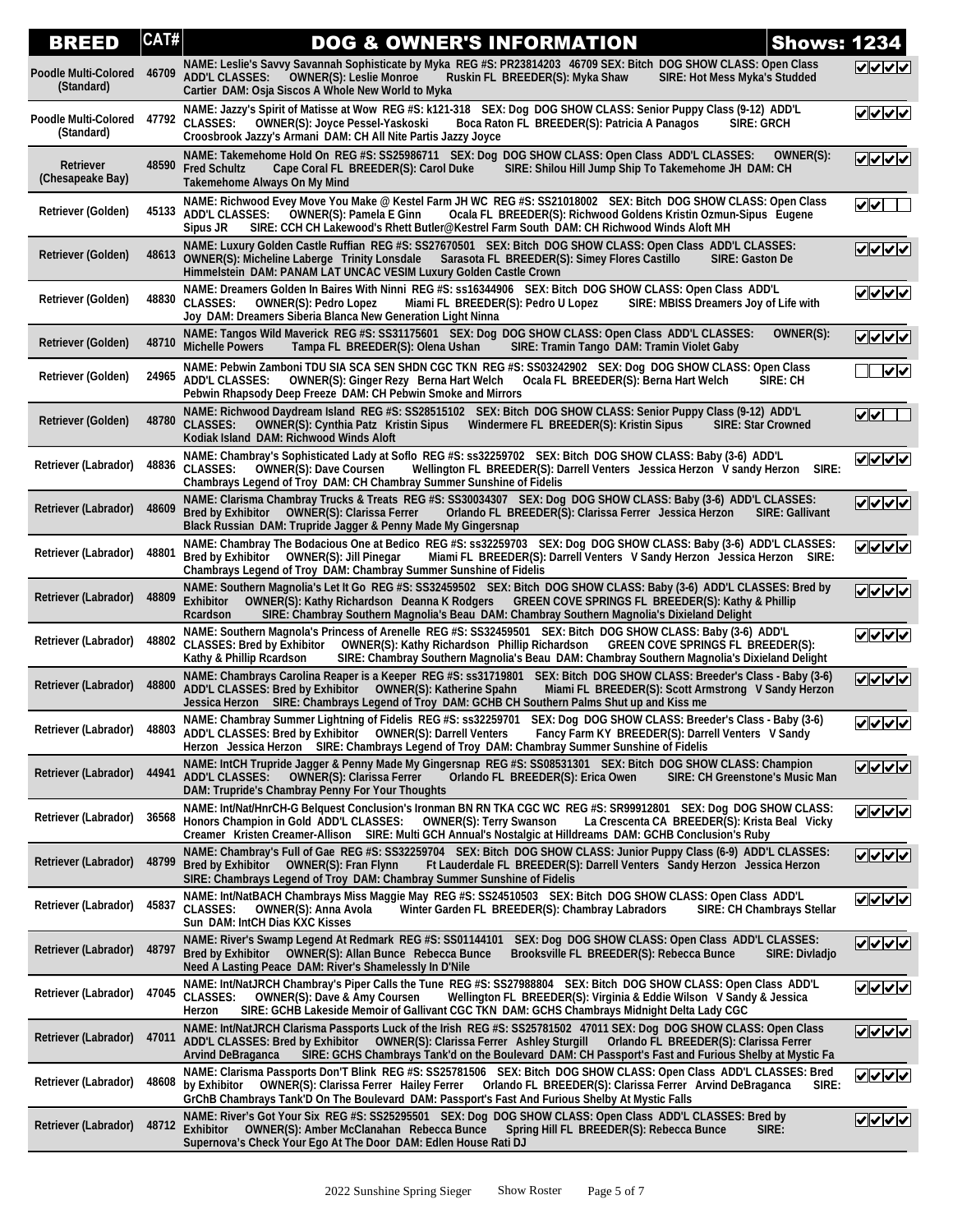| <b>BREED</b>                              | CAT#  | <b>Shows: 1234</b><br><b>DOG &amp; OWNER'S INFORMATION</b>                                                                                                                                                                                                                                                                                                              |                                  |
|-------------------------------------------|-------|-------------------------------------------------------------------------------------------------------------------------------------------------------------------------------------------------------------------------------------------------------------------------------------------------------------------------------------------------------------------------|----------------------------------|
| Retriever (Labrador)                      | 45348 | NAME: Seaworthy's Doesn't Start Until Noon REG #S: SS22545604 SEX: Dog DOG SHOW CLASS: Open Class ADD'L<br><b>CLASSES:</b><br><b>OWNER(S): Michelle &amp; George Noon</b><br>Oviedo FL BREEDER(S): Seaworthy Labradors<br><b>SIRE: CH Bluewater's</b><br>Maximus Son of Journey DAM: Bluewater's Driving Miss Daisy CGC                                                 | ママママ                             |
| Retriever (Labrador)                      | 48318 | NAME: TaylorTyre's Hedy Hope REG #S: SS21997409 SEX: Bitch DOG SHOW CLASS: Open Class ADD'L CLASSES:<br><b>OWNER(S): Dottie Taylor</b><br>Monticello FL BREEDER(S): Dottie Taylor<br>SIRE: Chambrays Stone Crusher DAM: TaylorTyre's<br><b>Hallie Harper</b>                                                                                                            | $  \boldsymbol{\triangledown}  $ |
| Retriever (Labrador)                      | 48584 | NAME: Takemehome Magic In The Sky REG #S: SS27888403 SEX: Bitch DOG SHOW CLASS: Senior Puppy Class (9-12) ADD'L<br>CLASSES: Bred by Exhibitor  OWNER(S): Carol Duke<br>Ft Myers FL BREEDER(S): Carol Duke Karen Gjertson<br>SIRE: Gch<br>Ch Lakesde Menoir Of Gallivant Cgc Tkn DAM: Gch Ch Sow Dens Ebony Blade                                                        | マンノン                             |
| Retriever (Labrador)                      | 48810 | NAME: Chambrays Santiago Gonzalez Blacker REG #S: SS29555101 SEX: Dog DOG SHOW CLASS: Senior Puppy Class (9-12)<br>ADD'L CLASSES: Bred by Exhibitor OWNER(S): Jessica Herzon Johanna Herzon Juan Marrero Miami FL BREEDER(S): Juan<br>Marrero Johanna Herzon Jessica Herzon SIRE: CH Zinfndel Limoncello DAM: CH Chambrays Secret Surprise                              | <u>VVVV</u>                      |
| Rhodesian Ridgeback 48691                 |       | NAME: Muzari's Big Rig of Tampa Bay REG #S: HP62154502 SEX: Dog DOG SHOW CLASS: Open Class ADD'L CLASSES:<br>OWNER(S): David Ackerman Lisa Ackerman<br>New Port Richey FL BREEDER(S): Heather Muzzey<br><b>SIRE: Tina Trading Osiris</b><br>Odgi DAM: Sonorous Bark Diona Deya                                                                                          | ママママ                             |
| Rhodesian Ridgeback 48729                 |       | NAME: Spring Valleys Skylar Star Chaser REG #S: HP 59196402 SEX: Dog DOG SHOW CLASS: Open Class ADD'L CLASSES:<br><b>OWNER(S): Brenda Collins Gustavo Cardenas</b><br>Summerfield FL BREEDER(S): Marie Cotton<br>SIRE: DC Spring Valley's Jersey<br>Boy RN SC CA DCAT CGC DAM: CH Jafari Ridge Bandida of Spring Valley                                                 | √ √                              |
| Rhodesian Ridgeback 47037                 |       | NAME: FC RadiantRidge N Regal's Something Wicked MC FCAT REG #S: HP54540502 SEX: Bitch DOG SHOW CLASS: Open Class<br><b>ADD'L CLASSES:</b><br><b>OWNER(S): Tammy &amp; Michael Durr Cassandra Carpenter</b><br>Winter Garden FL BREEDER(S): Cassandra<br>SIRE: GCh Fearsomefoursme by Rolling RN SC DAM: Regal Tolerton's Can't Keep A Secret at Radiantrid<br>Carpener | ∣✔∥                              |
| Rhodesian Ridgeback 41823                 |       | NAME: Amber Trace SoUnique at Ropasa SC BCAT CGCA CGCU TKN TT RATI REG #S: HP56406602 SEX: Bitch DOG SHOW<br>CLASS: Open Class ADD'L CLASSES: OWNER(S): Robyn Sasso Julia Toole<br>Ocala FL BREEDER(S): Julia Toole<br>SIRE:<br>CH Mozi Along by Desert Song DAM: Amber Trace SoZoetic by Ropasa BCAT                                                                   | $\blacktriangledown$             |
| <b>Rottweiler</b>                         | 48681 | NAME: Evva Haus Of Big Hope REG #S: WS73912501 SEX: Bitch DOG SHOW CLASS: Junior Puppy Class (6-9) ADD'L<br><b>CLASSES:</b><br>Middleburg FL BREEDER(S): Nicholas White<br>SIRE: TK'S Ivan The<br><b>OWNER(S): Anthony Hampton Walker</b><br>Great DAM: Hera Impressive Cro Rott                                                                                        | $ {\bf v} $                      |
| Rottweiler                                | 48760 | NAME: Laila Von Evman II REG #S: ws73576203 SEX: Bitch DOG SHOW CLASS: Junior Puppy Class (6-9) ADD'L CLASSES: Bred<br>by Exhibitor<br><b>OWNER(S): Evie Lynn</b><br>Groveland FL BREEDER(S): Evie Lynn<br>SIRE: King Leo Von Evman DAM: Dominika<br>von Evman                                                                                                          | ママママ                             |
| Rottweiler                                | 48759 | NAME: Amanda von der Drachenwand REG #S: WS75573501 SEX: Bitch DOG SHOW CLASS: Open Class ADD'L CLASSES:<br><b>OWNER(S): Evie Lynn</b><br>Groveland FL BREEDER(S): Georg & Lisa Tautschnig<br>SIRE: Glenn Vom Blauen Stahl DAM: Locke<br><b>Vom Brandauerweg</b>                                                                                                        |                                  |
| Rottweiler                                | 46862 | NAME: Zeus Vom Haus Forte REG #S: WS719402005 SEX: Dog DOG SHOW CLASS: Open Class ADD'L CLASSES:<br>OWNER(S):<br><b>Connie Walker Anthony Walker</b><br>Middleburg FL BREEDER(S): Anthony Ryan Forte<br>SIRE: Fido Dordoni DAM: Eva Ekland                                                                                                                              | ママイン                             |
| <b>Russian Toy Terrier</b><br>(Long Coat) | 48685 | NAME: Tiny Comrades Samoan Nightfire REG #S: TS53593701 SEX: Bitch DOG SHOW CLASS: Breeder's Class - Junior (6-9)<br>ADD'L CLASSES: Bred by Exhibitor  OWNER(S): Susan Ann Moore  Richard W Moore<br>Homosassa FL BREEDER(S): Susan<br>SIRE: Tsukat Shokoladnyy Marialgrada DAM: Tiny Comrades Black Pearl of Fiji<br>Moore Richard Moore                               | v                                |
| <b>Russian Toy Terrier</b><br>(Long Coat) | 48684 | NAME: Tiny Comrades Mighty Kea REG #S: TS47335801 SEX: Bitch DOG SHOW CLASS: Breeder's Class - Open ADD'L CLASSES:<br>Bred by Exhibitor  OWNER(S): Susan Moore  Richard W Moore<br>Homosassa FL BREEDER(S): Susan Moore<br>SIRE: Robb<br>Stark Iz Marial Grada DAM: Nonpariel Beauty Iz Marialgrada                                                                     | ⊽⊽                               |
| <b>Russian Toy Terrier</b><br>(Long Coat) | 48683 | NAME: Paulina Sunshine Princess REG #S: TS53593704 SEX: Bitch DOG SHOW CLASS: Junior Puppy Class (6-9) ADD'L<br><b>CLASSES:</b><br><b>SIRE: Tsukat</b><br>OWNER(S): Renata Liiv Konstantin Kotelnikov<br>LARGO FL BREEDER(S): Susan Moore<br>Shokoladnyy Iz Marialgrada DAM: Tiny Comradesblack Pearl Of Fiji                                                           | ママママ                             |
| Schipperke                                | 48566 | NAME: TopperLyns Earl of Schipdom REG #S: NP71667203 SEX: Dog DOG SHOW CLASS: Baby (3-6) ADD'L CLASSES:<br>OWNER(S): SueAlice Hamilton Richard Hamilton April Lessig Fruitland Park FL BREEDER(S): Lynda L Kieres Jennifer<br>Maplethorpe ConnerK Maplethorpe Terren Maplethorpe SIRE: Ch Aria's Huckleberry Legacy at Topperlyn DAM: GCh Topperlyns<br>Anastazia       | ママママ                             |
| Schipperke                                | 48697 | NAME: Ebbtide Heart of Gold at Sunrise REG #S: P878-840 SEX: Dog DOG SHOW CLASS: Breeder's Class - Open ADD'L<br>CLASSES: Bred by Exhibitor  OWNER(S): Mary Suzann Lancaster<br>Port Richey FL BREEDER(S): Mary Suzann Lancaser<br>SIRE: GCHB CH Justice's Wild Knight DAM: Midwatch Amber                                                                              | ママママ                             |
| Schipperke                                | 47056 | NAME: Skydanc-ing Ducky Under the Mistletoe at Seaimpini REG #S: NP57044603 47056 SEX: Bitch DOG SHOW CLASS:<br><b>Champion ADD'L CLASSES:</b><br><b>OWNER(S): Lori O'Neill</b><br>Orlando FL BREEDER(S): Cinda Waller<br><b>SIRE: DHS Race Across</b><br>the Skydance DAM: DHS I Believe in Magic                                                                      | $\sqrt{2}$                       |
| Schipperke                                | 41555 | NAME: Pandymonium Turquoise Temptation REG #S: NP35284107 SEX: Dog DOG SHOW CLASS: Honors Class ADD'L CLASSES:<br>Veteran OWNER(S): Jody Kinney<br>Middleburg FL BREEDER(S): Martita Kretz<br>SIRE: Patticake N Xanadu Gun N For Bear<br>DAM: Daybreak Dream Catcher                                                                                                    | է∤⊽                              |
| Schipperke                                | 48564 | NAME: Zephyrs Just In Time REG #S: NP71302903 SEX: Dog DOG SHOW CLASS: Junior Puppy Class (6-9) ADD'L CLASSES:<br><b>OWNER(S): Cynthia Lewis Jody Kinney</b><br>Wakeman OH BREEDER(S): Cynthia Lewis<br>SIRE: Reyjen Nord DAM: Beadale All<br><b>About Me</b>                                                                                                           | ⊻∨                               |
| <b>Scottish Terrier</b>                   |       | NAME: Int/Nat/HnrCH Sir Angus An Droch REG #S: RN34641905 SEX: Dog DOG SHOW CLASS: Honors Champion ADD'L<br>45773 CLASSES:<br>OWNER(S): Lela Johnson<br>Cocoa FL BREEDER(S): Rebecca Rilk<br>SIRE: Argyll Macfie DAM: Molly Macfie                                                                                                                                      | <u><b>レンヘン</b></u>               |
| Setter (Irish)                            | 46159 | NAME: Gwendariff's He's a Hotshot  REG #S: SS17324801    SEX: Dog  DOG SHOW CLASS: Open Class  ADD'L CLASSES:<br><b>OWNER(S): Mary Tucker</b><br>Palm Coast FL BREEDER(S): Mrs Diane Stewart-Richie<br>SIRE: Gwendariff Weekend Warrior DAM:<br><b>Gwendariff Chilli Powder</b>                                                                                         | ✓  ✓  ✓                          |
| <b>Shetland Sheepdog</b>                  | 48551 | NAME: MyTime Hopelessly Devoted REG #S: DN65515805 SEX: Bitch DOG SHOW CLASS: Breeder's Class - Open ADD'L<br><b>CLASSES: Bred by Exhibitor</b><br><b>OWNER(S): Michele A Creaton John Creaton</b><br>Lutz FL BREEDER(S): Dee & Walter Silverstein<br>Michele & John Creaton<br>SIRE: Silver Trails Sylvan Hello Girls DAM: MyTime Pink Champagne At Silver Trails      | <u>VVVV</u>                      |
| <b>Shetland Sheepdog</b>                  |       | NAME: Silver Trails Freddy My Love REG #S: DN65515806 SEX: Dog DOG SHOW CLASS: Breeder's Class - Open ADD'L<br>46722 CLASSES: Bred by Exhibitor  OWNER(S): Anita Scott<br>Riverview FL BREEDER(S): Walter & Dolores A Silverstein Michele&<br>SIRE: CH Silver Trails Sylvan Hello Girls DAM: Mytime Pink Champagne as Silver Trails<br>John Creaton                     |                                  |
| <b>Shetland Sheepdog</b>                  | 42583 | NAME: Multi GCH Int/Nat/HnrCH-B Gala Blue Crush REG #S: DN50148603 42583 SEX: Dog DOG SHOW CLASS: Honors Champion<br>in Bronze ADD'L CLASSES: Bred by Exhibitor  OWNER(S): Gael Silverman<br>Bradenton FL BREEDER(S): Gael Silverman Irene<br>LeVine<br>SIRE: GCHS Mistybrook Panda Crossing DAM: Gala Excel Etched in Black                                            | ママママ                             |